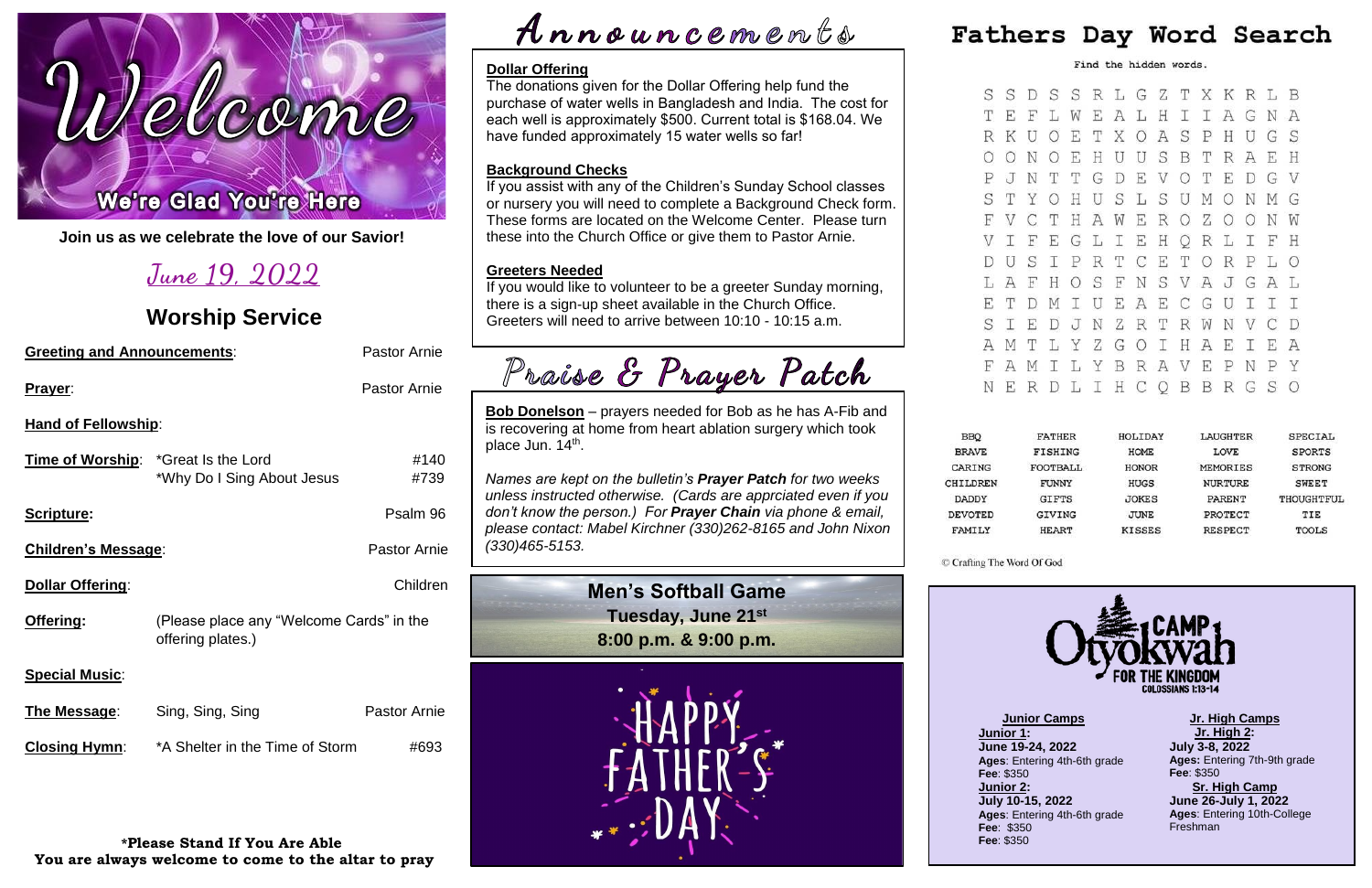## **Scripture**

### **Psalm 96 NIV**

**<sup>1</sup>**Sing to the LORD a new song; sing to the LORD, all the earth. **<sup>2</sup>** Sing to the LORD, praise his name; proclaim his salvation day after day. **<sup>3</sup>** Declare his glory among the nations, his marvelous deeds among all peoples. **<sup>4</sup>** For great is the LORD and most worthy of praise; he is to be feared above all gods. **<sup>5</sup>** For all the gods of the nations are idols, but the LORD made the heavens. **<sup>6</sup>** Splendor and majesty are before him; strength and glory are in his sanctuary. **<sup>7</sup>** Ascribe to the LORD, all you families of nations, ascribe to the LORD glory and strength. **<sup>8</sup>** Ascribe to he LORD the glory due his name; bring an offering and come into his courts. **<sup>9</sup>** Worship the LORD in the splendor of his holiness; tremble before him, all the earth. **<sup>10</sup>** Say among the nations, "The LORD reigns." The world is firmly established, it cannot be moved; he will judge the peoples with equity. **<sup>11</sup>** Let the heavens rejoice, let the earth be glad; let the sea resound, and all that is in it. **<sup>12</sup>** Let the fields be jubilant, and everything in them; let all the trees of the forest sing for joy. **<sup>13</sup>** Let all creation rejoice before the LORD, for he comes, he comes to judge the earth. He will judge the world in righteousness and the peoples in his faithfulness.

# **Sermon Notes**

- **I.** Because God \_\_\_\_\_\_\_\_\_\_\_\_\_ us to. (vs. 1-3)
- **II.** Because God is \_\_\_\_\_\_\_\_\_\_\_\_\_. (v. 4)
- **III.** Because He is \_\_\_\_\_\_\_\_\_\_\_\_\_. (v. 5a)
- **IV.** Because He made the \_\_\_\_\_\_\_\_\_\_\_\_\_. (v. 5b)
- **V.** Because He is \_\_\_\_\_\_\_\_\_\_\_\_. (v. 6a)
- **VI.** Because He is  $(v. 6b)$
- **VII.** Because singing is a means of \_\_\_\_\_\_\_\_\_\_\_\_\_\_. (vs. 7-9)
- **VIII.** Because He \_\_\_\_\_\_\_\_\_\_\_\_\_\_\_. (v. 10a)
- **IX.** Because He judges \_\_\_\_\_\_\_\_\_\_\_\_\_. (v. 10b)
- **X.** Because all \_\_\_\_\_\_\_\_\_\_ was made to sing. (vs. 11-12)
- **XI.** Because He's \_\_\_\_\_\_\_\_\_\_\_\_\_\_\_ again. (v. 13a)
- **XII.** Because He will \_\_\_\_\_\_\_\_\_\_ the world. (v. 13b)

# **Week at a Glance**

| TODAY:            | <b>Junior 1 Camp Week Begins</b>                                   |                               |  |
|-------------------|--------------------------------------------------------------------|-------------------------------|--|
|                   | 8:00a.m.                                                           | <b>Bible Study</b>            |  |
|                   | $9:15$ a.m.                                                        | <b>Sunday School</b>          |  |
|                   | $9:45$ a.m.                                                        | Fellowship                    |  |
|                   | $10:30$ a.m.                                                       | Worship                       |  |
| <b>TUES 21st:</b> | <b>Homebound Food Box Distribution</b><br><b>TOPS</b><br>4:30 p.m. |                               |  |
| <b>THUR 23rd:</b> | 8:30a<br>$10:30$ a.m.                                              | Line Dancing Class<br>Al-Anon |  |
|                   |                                                                    |                               |  |

**Attendance Last Sunday**

**160 Offering Last Sunday \$2,813.00**





**Senior Pastor: Arnie Kaufman** Home Phone: (330) 264-6388 E-mail: [pastor@woosterfirst.cggc.org](mailto:pastor@woosterfirst.cggc.org) Office Hours: 9:00 a.m. – 1:00 p.m., Monday - Friday

### **Secretary: Amanda McVay-White**

Church Phone: (330) 262-3691 E-Mail: info@woosterfirst.cggc.org Office Hours: 7:30 a.m. – 12:30 p.m., Monday - Thursday

**Contact Us At …** 1953 Akron Road Wooster, OH 44691 Web: [www.woosterfirst.cggc.org](http://www.woosterfirst.cggc.org/) E-mail: info@woosterfirst.cggc.org Phone: (330) 262-3691 Facebook: First Church of God





YouTube QR Code